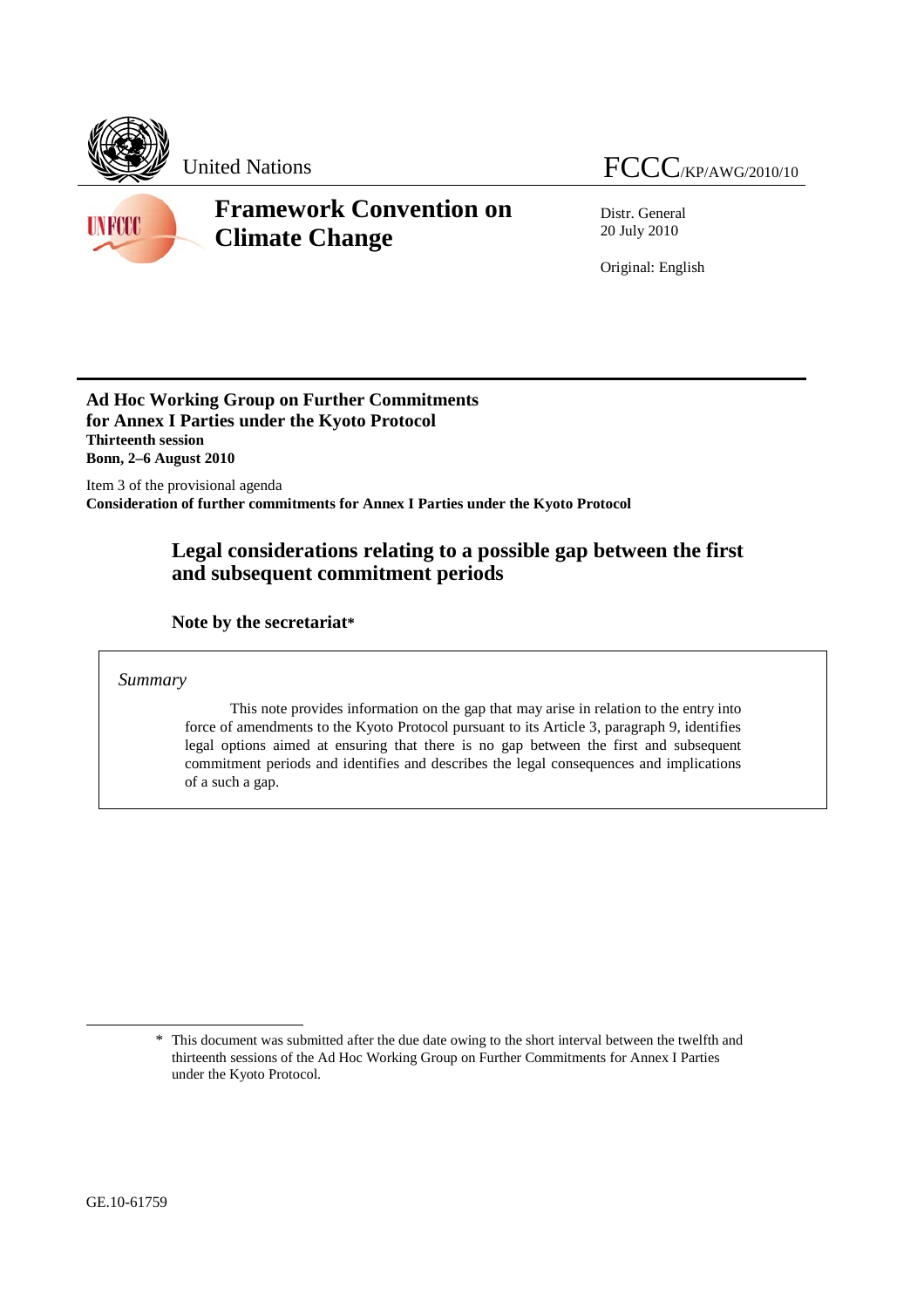# Contents

|      |                                                                                       | Paragraphs     | Page           |
|------|---------------------------------------------------------------------------------------|----------------|----------------|
| I.   |                                                                                       | $1 - 4$        | 3              |
|      | А.                                                                                    | 1              | 3              |
|      | <b>B.</b>                                                                             | $2 - 3$        | 3              |
|      | $C_{\cdot}$<br>Possible action by the Ad Hoc Working Group on Further Commitments for | $\overline{4}$ | 3              |
| II.  | A possible gap between the first and subsequent commitment periods                    | $5 - 7$        | 3              |
| III. | Legal options available to ensure that there is no gap between the first and          | $8 - 29$       | $\overline{4}$ |
|      | A.                                                                                    | $8 - 14$       | $\overline{4}$ |
|      | Provisional application of an amendment to the Kyoto Protocol<br><b>B.</b>            | $15 - 22$      | 6              |
|      | C.                                                                                    | $23 - 29$      | 8              |
| IV.  | Legal consequences and implications of a possible gap between the first and           | $30 - 55$      | 9              |
|      | А.                                                                                    | $30 - 33$      | 9              |
|      | <b>B.</b>                                                                             | 34–41          | 10             |
|      | C.                                                                                    | $42 - 51$      | 12             |
|      | D.                                                                                    | $52 - 54$      | 13             |
|      | Е.                                                                                    | 55             | 14             |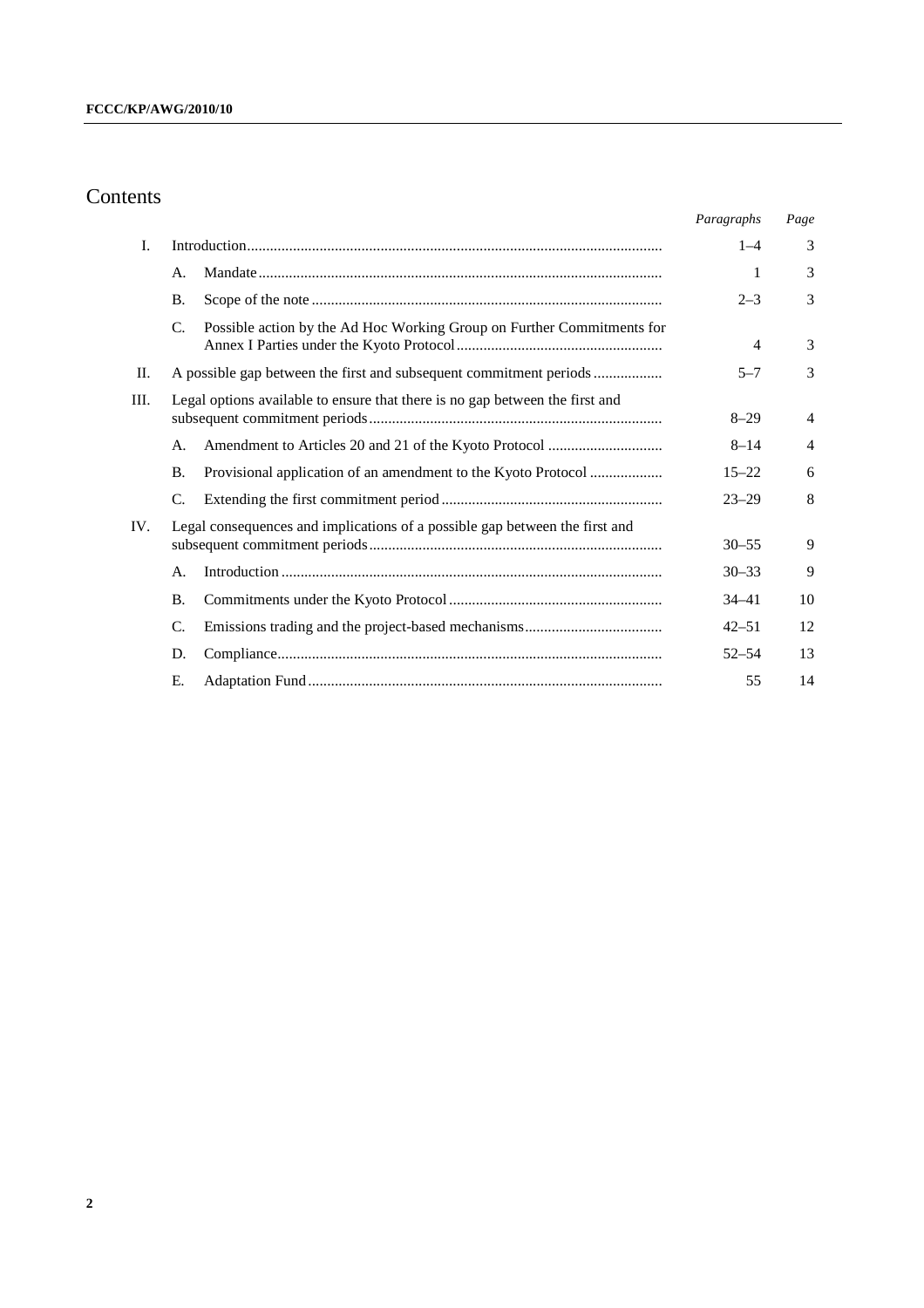# **I. Introduction**

### **A. Mandate**

1. The Ad Hoc Working Group on Further Commitments for Annex I Parties under the Kyoto Protocol (AWG-KP), at its twelfth session, requested the secretariat to prepare, for consideration by the AWG-KP at its thirteenth session, a paper that:

Identifies and explores all the legal options available, including proposals by Parties, inter alia as contained in document FCCC/KP/AWG/2010/6/Add.1, aiming at ensuring that there is no gap between the first and subsequent commitment periods;

Identifies the legal consequences and implications of a possible gap between the first and subsequent commitment periods.<sup>1</sup>

## **B. Scope of the note**

2. This document has been prepared in response to the mandate described in paragraph 1 above and is limited to a legal analysis of the issues identified in that mandate. It consists of an introduction and three substantive chapters.

3. Consideration of a gap between the first and subsequent commitment periods resulting from conditions other than those described in chapter II is beyond the scope of this paper.

## **C. Possible action by the Ad Hoc Working Group on Further Commitments for Annex I Parties under the Kyoto Protocol**

4. The AWG-KP may wish to consider information contained in this document with a view to identifying next steps in the conduct of an analysis of the legal aspects of the entry into force of proposed amendments to the Kyoto Protocol pursuant to its Article 3, paragraph 9, to avoid a gap between the end of the first commitment period and the beginning of the subsequent commitment period.

## **II. A possible gap between the first and subsequent commitment periods**

5. Under Article 21, paragraph 7, of the Kyoto Protocol, amendments to Annex B are to be adopted and enter into force in accordance with the procedure set out in Article  $20<sup>2</sup>$ Amendments to the Kyoto Protocol and amendments to Annex B enter into force for those Parties having accepted them on the ninetieth day after the date of receipt by the Depositary of an instrument of acceptance by at least three fourths of the Parties to the Kyoto Protocol.<sup>3</sup>

<sup>&</sup>lt;u>1</u> <sup>1</sup> FCCC/KP/AWG/2010/7, paragraph 32.

<sup>&</sup>lt;sup>2</sup> Article 20 also outlines the procedure for the adoption and entry into force of amendments to the Kyoto Protocol.

<sup>&</sup>lt;sup>3</sup> Article 20, paragraph 4, of the Kyoto Protocol.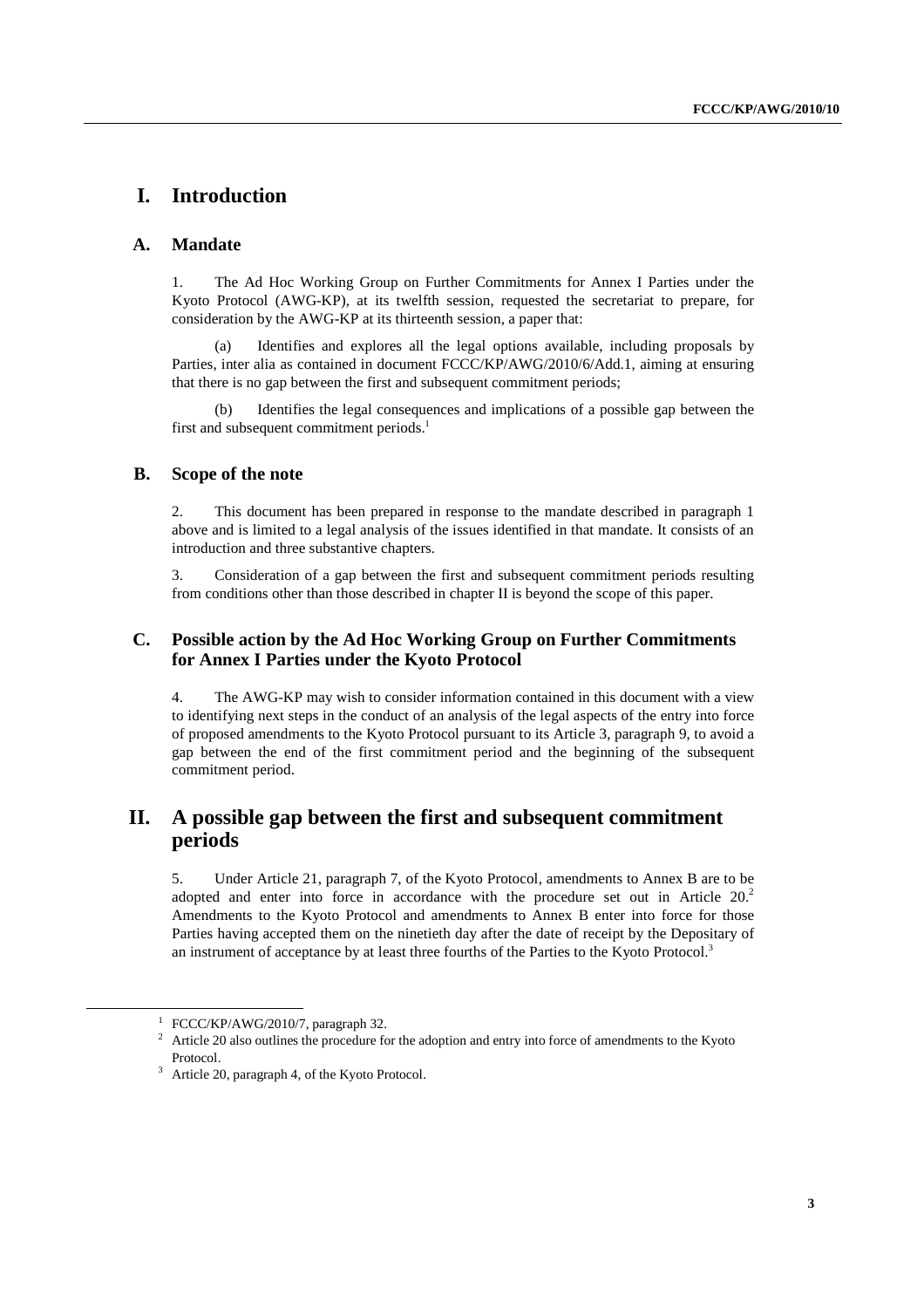6. The first commitment period of the Kyoto Protocol began on 1 January 2008 and will end on 31 December 2012. For a subsequent commitment period to begin on 1 January 2013, amendments to the Kyoto Protocol pursuant to its Article 3, paragraph 9, must enter into force on or before that date. To fulfil this condition:

The Conference of the Parties serving as the meeting of the Parties to the Kyoto Protocol (CMP) will need to adopt these amendments at its sixth or seventh session;

(b) The Depositary must receive instruments of acceptance from three fourths of the Parties to the Kyoto Protocol by 3 October 2012. Based on the current number of Parties to the Kyoto Protocol, $4$  143 instruments of acceptance of the amendments will be needed to achieve this requirement.

7. If amendments to the Kyoto Protocol are adopted at the sixth session of the CMP, there will be less than two years for the amendments to enter into force. If amendments are adopted at the seventh session, there will be less than a year for the amendments to enter into force. Domestic ratification processes are likely to involve presenting the amendments adopted by the CMP to national legislative bodies, a process that may involve a considerable amount of time. Such procedures could result in a delay between the adoption of a decision to amend the Kyoto Protocol, including its Annex B, and the entry into force of such amendments. Without the use of any of the options identified in chapter III, a delay in the entry into force beyond 1 January 2013 would result in a gap between the end of the first commitment period and the beginning of the subsequent commitment period.

## **III. Legal options available to ensure that there is no gap between the first and subsequent commitment periods**

## **A. Amendment to Articles 20 and 21 of the Kyoto Protocol**

8. As noted in paragraph 5 above, amendments to the Kyoto Protocol and its Annex B require an 'opt-in' procedure<sup>5</sup> for entry into force. However, alternative procedures are found in other treaties, which may allow for an expedited entry into force of amendments, for example:

(a) An 'opt-out' or tacit acceptance procedure whereby an amendment would enter into force after a certain period has elapsed following its adoption, except for those Parties that have notified the depositary that they cannot accept the amendment;<sup>6</sup>

An opt-in procedure that would require a lower number of deposits of instruments of acceptance for the amendment to enter into force;<sup>7</sup>

 <sup>4</sup> <sup>4</sup> As at 20 July 2010, there were 190 Parties to the Kyoto Protocol.

 $5$  That is, a State is not bound by the amendment unless it undertakes a ratification procedure and deposits an instrument of acceptance with the Depositary.

<sup>&</sup>lt;sup>6</sup> For example, Article 22, para. 3, of the Rotterdam Convention on the Prior Informed Consent Procedure for Certain Hazardous Chemicals and Pesticides in International Trade 1998, 24 February 2004; 2244 U.N.T.S. 337; 38 I.L.M.1. 7

 $7$  For example, Article XVII of the Convention on International Trade in Endangered Species of Wild Flora and Fauna 1973, 1 July 1975; 993 U.N.T.S. 243; 12 I.L.M. 1085.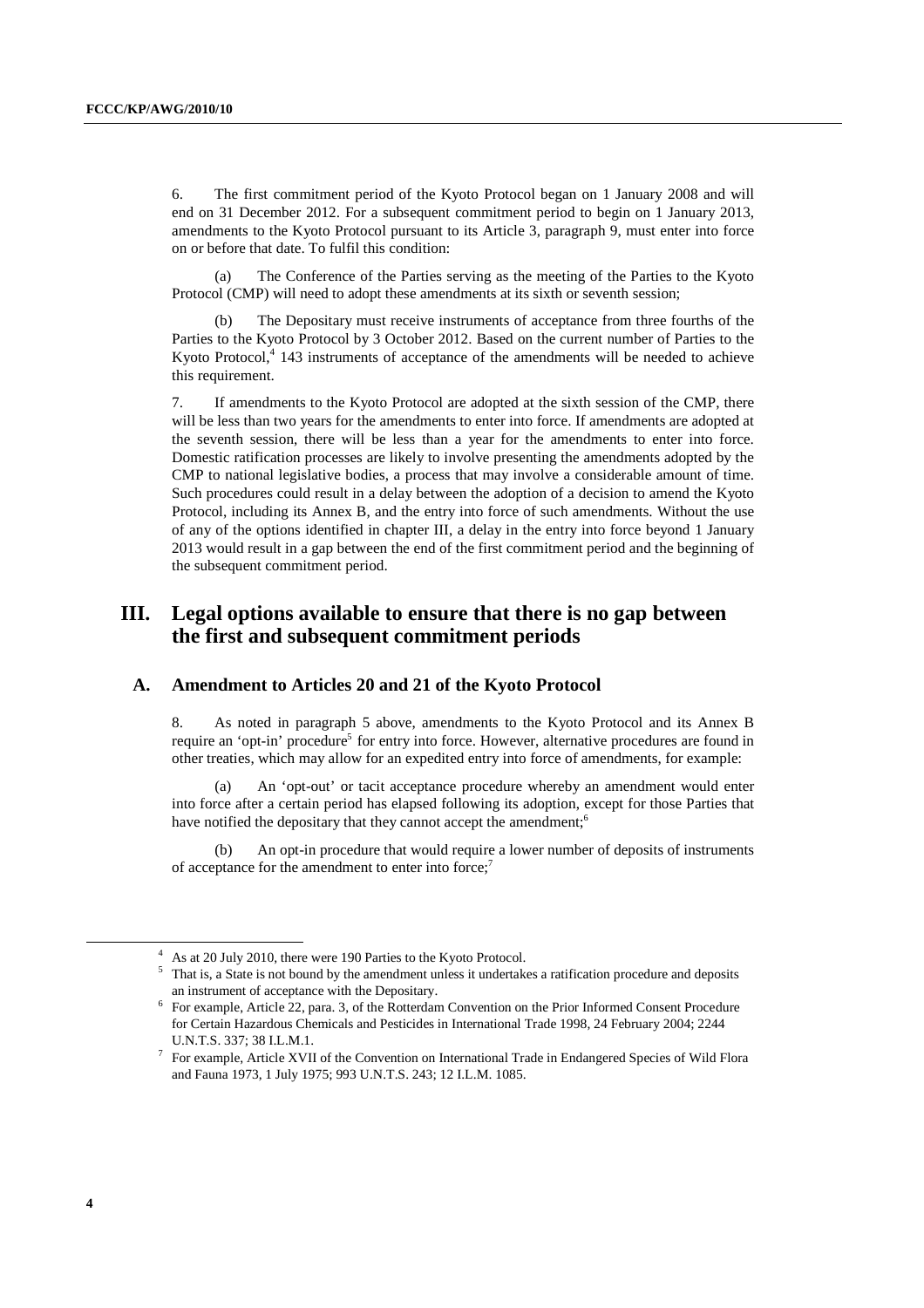(c) A hybrid procedure, which combines the opt-out or tacit acceptance procedure and an opt-in procedure by allowing the Party to elect one of the two procedures when it deposits its instrument of acceptance with the depositary;<sup>8</sup>

(d) An adjustment procedure, which allows adjustments to be made to annexes to an agreement through decisions taken by a convention or protocol body and become binding for Parties on a date specified in the relevant convention or protocol or decision.<sup>9</sup>

9. An opt-out procedure or adjustment procedure would not require a formal ratification procedure at the international level, but Parties would still need to ensure that their domestic legislation gives full effect to the amendment or adjustments. Different amendment procedures may be applied to different kinds of provisions in a treaty. For example, an opt-out or tacit acceptance procedure could be applied to annexes, while an opt-in procedure could be reserved for treaty text.

10. In order to apply any of the above options, amendments to Articles 20 and 21 of the Kyoto Protocol would be required to change the entry into force procedure for amendments to Annex B and for related and consequential amendments to the Kyoto Protocol. In view of this, and given that such amendments would be subject to the existing entry into force provisions in Article 20, this option would not assist in avoiding a gap between the end of the first commitment period and the beginning of the subsequent commitment period, but would be more relevant for subsequent commitment periods. Furthermore, because amendments adopted under Article 20 would only apply to those Parties that have deposited their instruments of acceptance to the amendment, amending the entry into force provisions of the Kyoto Protocol could result in a situation where the new entry into force procedures would apply to some Parties and not to others.

11. With respect to amendments to Annex B, several changes to the amendment procedure have been proposed.<sup>10</sup> Specific proposals regarding the procedures to amend Annex B include:

An amendment to Article 21 of the Kyoto Protocol to allow for changes to Annex B to be adopted in accordance with Article 21, paragraphs 3 and 4, provided that they have the written consent of the Party concerned. Such amendments would enter into force for all Parties six months after the date of the communication by the Depositary, except for those Parties that have notified the Depositary in writing, within that period, of their non-acceptance of the  $a$ mendment.<sup>11</sup>

(b) An amendment to Article 21 of the Kyoto Protocol to allow for changes to Annex B to be adopted by consensus, with the written consent of the Party concerned, and enter into force for all Parties six months after the date of the communication by the Depositary to such Parties of the adoption of the amendment to the annex.<sup>12</sup>

 <sup>8</sup> For example, Article 22 of the Stockholm Convention on Persistent Organic Pollutants, 2001, 17 May 2004, 2256 U.N.T.S. 119; 40 I.L.M. 532. 9

An example of this procedure is found in Article 2, paragraph 9, of the Montreal Protocol on Substances that Deplete the Ozone Layer (1522 U.N.T.S.3; 26 I.L.M.1541), where Parties may adopt adjustments by consensus or two-thirds majority vote with the power to bind all Parties. A similar approach is found in Article 13, paragraph 6, of the Protocol to the 1979 Convention on Long-range Transboundary Air

Pollution to Abate Acidification, Eutrophication and Ground-level Ozone (2319 U.N.T.S. 80). 10 For example, see documents FCCC/KP/AWG/2009/MISC.6 and FCCC/KP/AWG/2010/6/Add.1.

<sup>11</sup> FCCC/KP/AWG/2009/MISC.6, page 10.

<sup>&</sup>lt;sup>12</sup> FCCC/KP/AWG/2010/6/Add.1, Section M, "Article 21".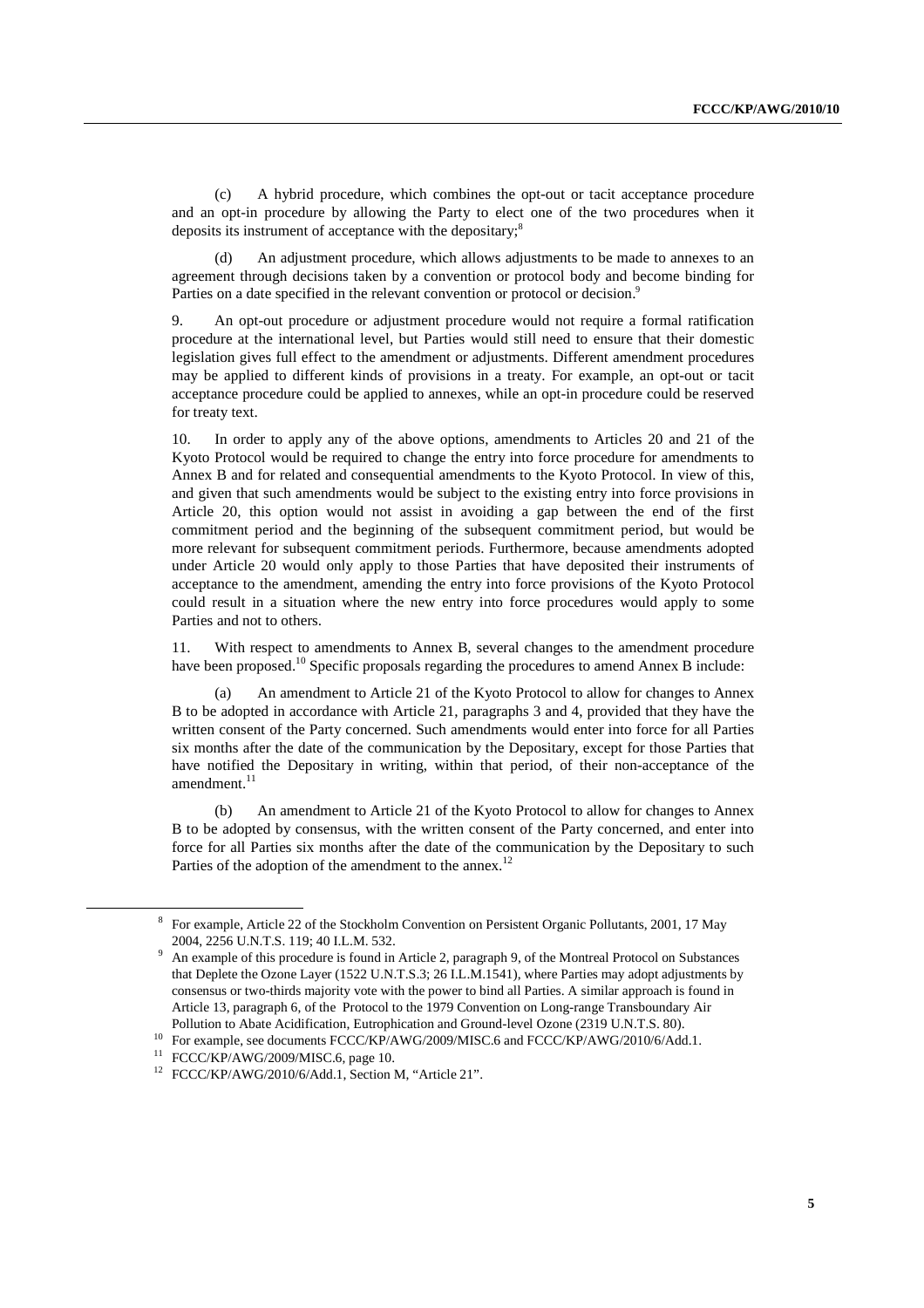(c) An amendment to Article 9 of the Kyoto Protocol to allow for amendments to Annex B to be adopted by the CMP by a four-fifths majority vote, if all efforts to reach agreement by consensus have been exhausted. Such amendments would enter into force six months after the adoption, unless the CMP decides otherwise, together with the adoption of the amendment.<sup>13</sup>

12. A proposal has also been made to link the application of commitments for a subsequent commitment period under Article 3, paragraph 1, of the Kyoto Protocol to the date of the entry into force of a new agreement under the Convention.<sup>14</sup>

13. Variations on these options would be possible, for example with respect to the voting majority, the need to obtain written consent from the Party concerned or a hybrid option that allows Parties to nominate the use of the current ratification procedure or an opt-out procedure.15 In addition, procedural amendments could be adopted in anticipation of substantive amendments, for example simplified procedural amendments could be adopted at CMP 6, with the expectation that they enter into force in time to apply to any substantive amendments adopted at CMP 7. Furthermore, there may be an interaction between the voting majority required, the written consent of the Party concerned and the type of entry into force procedure in order to ensure a balance between expedited entry into force and preserving a State's sovereignty to decide to be bound by an amendment.

14. In relation to amendments to the Kyoto Protocol, consequential amendments may be required. For example, Article 3, paragraph 1, and Article 3, paragraph 7, contain the operative provisions that apply the commitments contained in Annex B. Thus any approach that seeks to 'streamline' the entry into force of amendments to Annex B will also need to address the entry into force of related or consequential amendments to the Kyoto Protocol. The same range of procedural options for the entry into force of such consequential amendments to the Kyoto Protocol discussed in the preceding paragraphs would apply.

## **B. Provisional application of an amendment to the Kyoto Protocol**

15. The 1969 Vienna Convention on the Law of Treaties<sup>16</sup> (VCLT) provides for provisional application of a treaty in its Article 25, which reads as follows:

- 1. A treaty or a part of a treaty is applied provisionally pending its entry into force if:
- (a) the treaty itself so provides; or
- (b) the negotiating States have in some other manner so agreed;
- 2. Unless the treaty otherwise provides or the negotiating States have otherwise agreed, the provisional application of a treaty or a part of a treaty with respect to a State shall be terminated if that State notifies the other States between which the treaty is being applied provisionally of its intention not to become a party to the treaty.

<sup>&</sup>lt;sup>13</sup> FCCC/KP/AWG/2010/6/Add.1, Section L, "Optional: Majority Voting and quick entering into force". But note that when read with paragraph 3 of the same section the written consent of the Party concerned is

required for the adoption of amendments to Annex B. 14 FCCC/KP/AWG/2010/6/Add.1, Section C, "Article 3, paragraph 1 ter". This proposal contemplates the adoption of a new agreement under the Convention. 15 FCCC/KP/AWG/2009/MISC.6, page 9.

<sup>&</sup>lt;sup>16</sup> Vienna Convention on the Law of Treaties 1969, 27 January 1980, 1155 U.N.T.S. 331; 8 I.L.M. 679.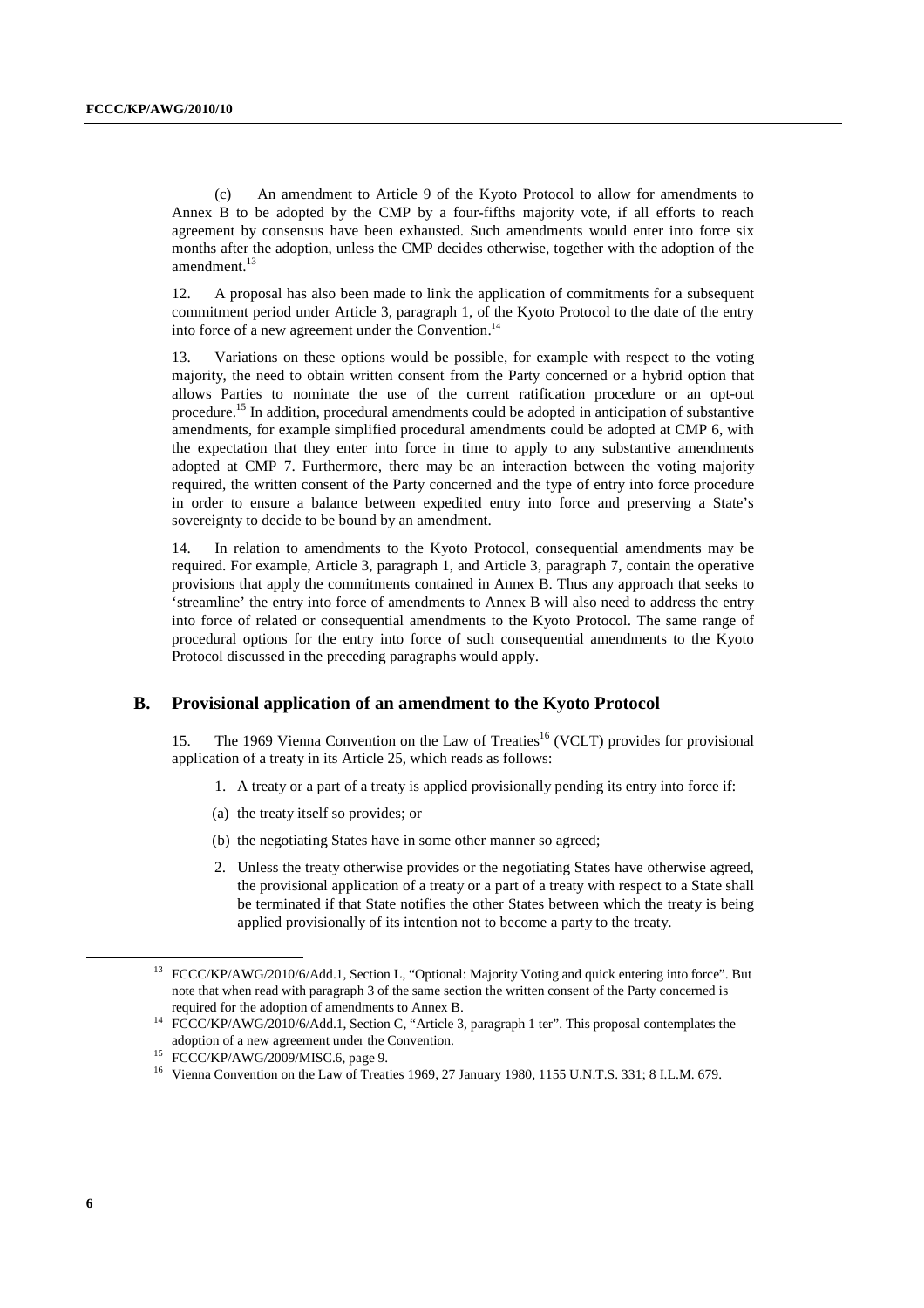16. Provisional application has been used, inter alia, to prevent legal gaps between successive treaty regimes, for example in commodity agreements such as the 1994 United Nations International Tropical Timber Agreement.<sup>17</sup>

17. Numerous international agreements have been applied on a provisional basis, providing precedent for flexibility in designing methods of provisional application with respect to timing, scope, and effect of provisional application. For example, the Agreement Relating to the Implementation of Part XI of the United Nations Convention on the Law of the Sea provides a precedent for a treaty to set a fixed date for provisional application to enter into effect;<sup>18</sup> while the International Coffee Agreement provides for provisional entry into force if the formal criteria for entry into force have not been met within a given period.<sup>19</sup> Other provisions on provisional application provide for a date of termination of provision application.<sup>20</sup> Although Article 25, paragraph 1(b), of the VCLT contemplates negotiating states providing for provisional application in a manner other than inclusion in a treaty itself, most of the precedents provide for provisional application in the treaty itself or in a separate protocol to the treaty. There are few examples of provisional application being applied by way of a decision of a governing body.<sup>21</sup>

18. With respect to the legal effect of provisional application, the International Law Commission concluded that "there can be no doubt that such clauses have legal effect and bring the treaty into force on a provisional basis". $^{22}$ 

19. Provisional application may give rise to concerns regarding compatibility with domestic legal systems. For example, there may be restrictions in domestic law that preclude the use of provisional application where there would be an inconsistency or conflict with existing domestic law or a domestic legal system could preclude the use of provisional application.

20. The concern about the compatibility of provisional application with domestic legal systems has been addressed in other instruments by the inclusion of specific qualifications. For example, provisional application has been qualified as follows "Each signatory agrees to apply this Treaty provisionally pending its entry into force for such signatory in accordance with Article 44, to the extent that such provisional application is not inconsistent with its constitution, laws or regulations".23

21. In the context of the AWG-KP, a proposal has been made to include in the CMP decision which adopts the amendments to Annex B and consequential amendments a provision

 <sup>17</sup> United Nations International Tropical Timber Agreement 1994, 1 January 1997, 1955 U.N.T.S. 81; 33 I.L.M. 1014.<br>The Agreement relating to the implementation of Part XI of the United Nations Convention on the Law of

the Sea of 10 December 1982, 28 July 1994, 1836 U.N.T.S. 3; 33 ILM 1309.<br><sup>19</sup> The International Coffee Agreement 2001, 28 September 2000, 2161 U.N.T.S. 308; 33 I.L.M. 1309.

<sup>&</sup>lt;sup>20</sup> For example, see the Treaty on Open Skies of the Organization for Security and Co-operation in Europe,

<sup>24</sup> March 1992, which provides for a date for termination of provisional application.<br><sup>21</sup> For example, the Resolution (document ECE/HLM.1/2) that adopted the Convention on Long-range Transboundary Air Pollution (1302 U.N.T.S. 217) provides that the signatories to the Convention "undertake to carry out the obligations arising from the Convention to the maximum extent possible

pending its entry into force". 22 Report of the International Law Commission on the Work of its Eighteenth session", YILC 1966, Vol. II,

at 210. 23 See Energy Charter Treaty art. 45(1), Dec. 17, 1994, 2080 U.N.T.S. 95; 34 I.L.M. 360, 409.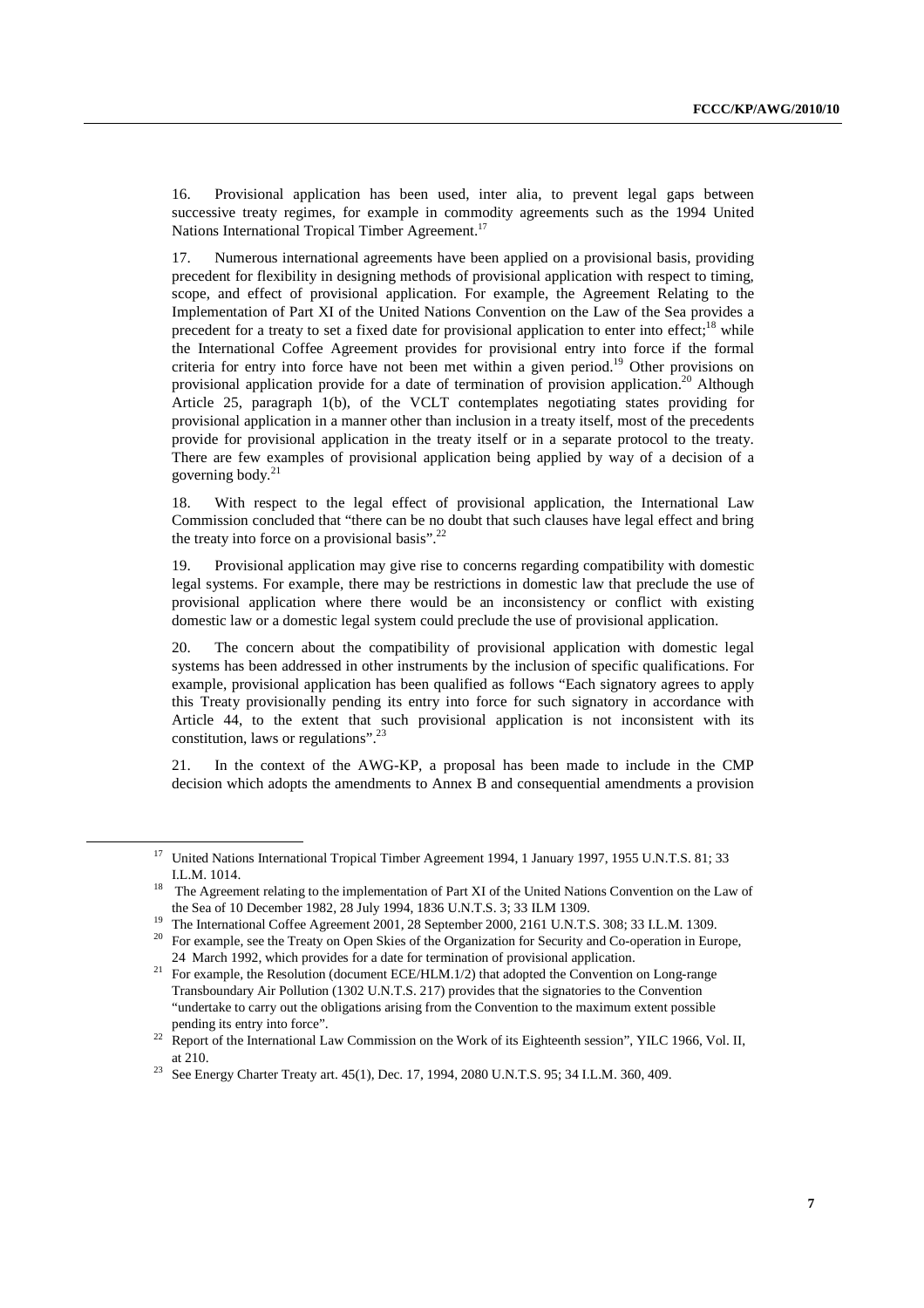to apply those amendments on a provisional basis until the entry into force of the amendments for each Party.<sup>24</sup>

22. While the legal effect of provisional application is binding, its operation is still dependent on States consenting to be bound. So the act of agreeing to provisional application is essentially one of a voluntary nature. In addition, any qualifications included in a provisional application provision to accommodate domestic legal systems may give rise to uncertainty regarding the application of a treaty within a State. Therefore, provisional application may not alleviate uncertainty with respect to the timing of a subsequent commitment period or the application of the amendments within a State.

#### **C. Extending the first commitment period**

23. Article 3, paragraph 1, of the Protocol establishes the core commitment of Parties included in Annex I (Annex I Parties). It indicates the scale of reductions in carbon dioxide equivalent  $(CO<sub>2</sub> eq)$  emissions of greenhouse gases listed in Annex A to be achieved by these Parties in the first commitment period. This scale is defined in terms of aggregate  $CO<sub>2</sub>$  eq emissions of these gases not exceeding Parties' assigned amounts, calculated pursuant to their quantified emission limitation or reduction commitment (OELRO)<sup>25</sup> inscribed in Annex B. Article 3, paragraph 9, provides that commitments for subsequent periods for Annex I Parties shall be established in amendments to Annex B, which shall be adopted in accordance with the provisions of Article 21, paragraph 7.

24. There are various options which could be used to extend the first commitment period. For example, the same QELROs to be applied to an extended first commitment period (e.g. until 2014) or the same QELROs to be applied in a specific time period immediately following the first commitment period (e.g. from 2013 to 2014) in order to bridge any gap and provide for continuity to assist Parties in meeting their QELROs for the subsequent commitment period.

25. An extension to the first commitment period would require an amendment to Annex B and related provisions of the Protocol. As explained in paragraph 7 above, treaty-level amendments can take time to enter into force. Therefore an amendment to extend the first commitment period would involve the same issues relating to delay.

26. An amendment to extend the first commitment period could, however, be provisionally applied. The provisional application clause could be included either in the amendment to the Kyoto Protocol itself or in a CMP decision adopting such amendments in accordance with Articles 20 and 21 of the Kyoto Protocol.

27. As noted in paragraph 3 above, the scope of this paper is limited to a ratification gap, that is, a delay between the adoption of amendments with respect to the subsequent commitment period and their entry into force. In this context, an extension of the first commitment period may be a means to address concerns raised regarding the compatibility of domestic law with provisional application of new QELROs for the subsequent commitment

 $^{24}$  FCCC/KP/AWG/2010/6/Add.1, page 2.

<sup>&</sup>lt;sup>25</sup> The AWG-KP, at its resumed sixth session, agreed that further commitments for Annex I Parties should, for the next commitment period, principally take the form of quantified emission limitation or reduction objectives (QELROs). Article 3, paragraph 1, of the Kyoto Protocol uses the term quantified emission limitation and reduction commitments. This paper assumes that both terms refer to the same concept and uses the term QELRO throughout.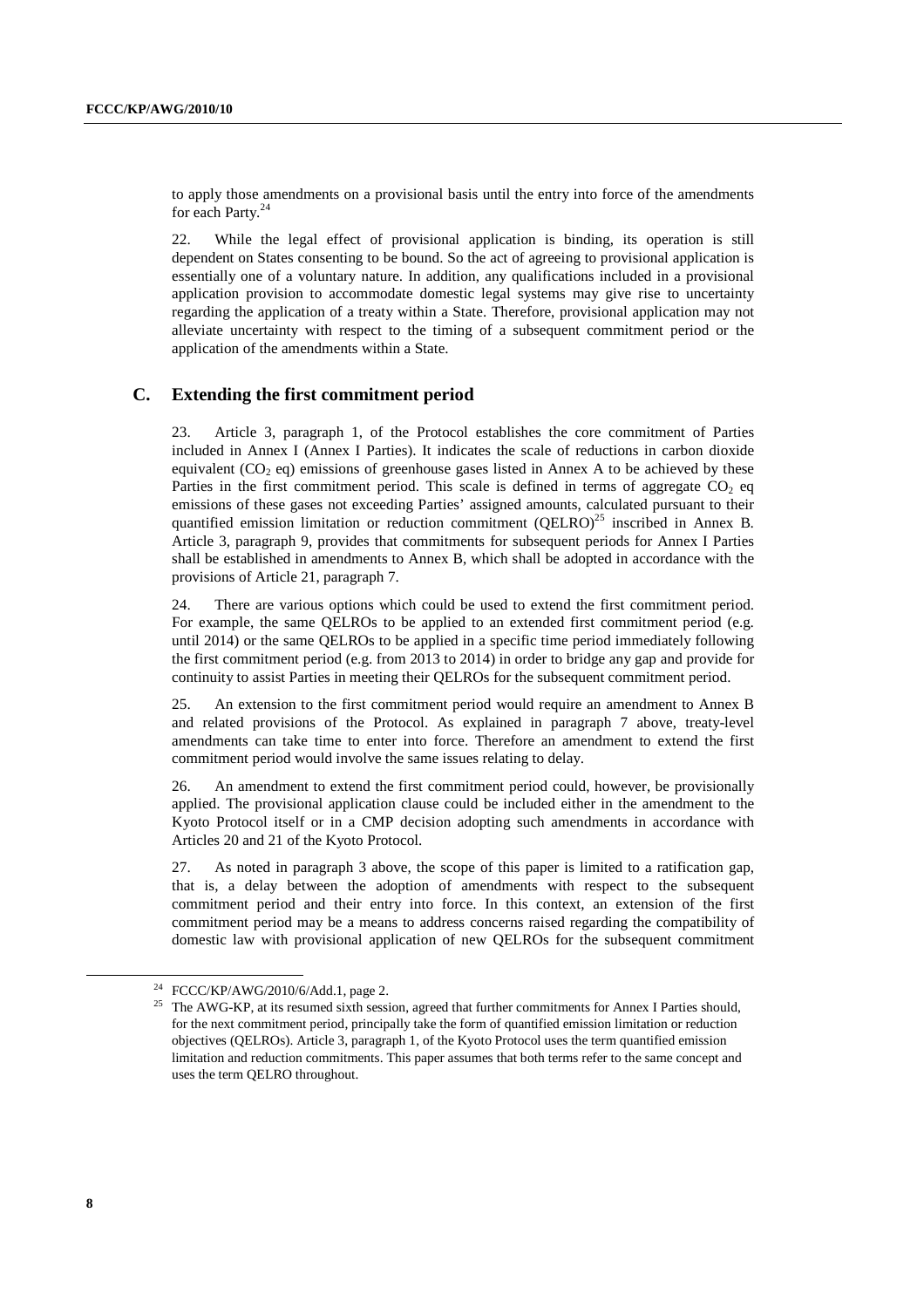period, in that the application of the same QELROs, albeit over a longer time frame, may be more easily accommodated in existing domestic law. That said, domestic legal procedures may still need to be followed in such a case.

28. Any revisions to CMP decisions would depend on whether, and how, Parties decide to extend the first commitment period. If the first commitment period were to be extended, Parties would have to consider whether a new calculation for QELROs or assigned amount would be required. Further, an extension may delay the timeline of the true-up and the time at which the enforcement branch of the Compliance Committee could entertain questions of implementation with respect to Annex I Parties for non-compliance with their QELROs under Article 3, paragraph 1.26

29. Alternatively, the CMP could decide to extend the first commitment period by way of a decision acting in accordance with Article 13, paragraph 4, of the Kyoto Protocol (as distinguished from a decision under Article 20 or 21). However, such a decision would not be legally binding, rather, it would be a political commitment to extend the commitment period. Such a CMP decision could also provide political guidance on matters such as the QELROs for such an extension, the length of the extension period, reporting obligations and impacts on the mechanisms under Articles 6, 12 and 17 of the Kyoto Protocol.

## **IV. Legal consequences and implications of a possible gap between the first and subsequent commitment periods**

## **A. Introduction**

30. The Kyoto Protocol is an agreement that provides a framework of institutions and commitments over an indefinite period, despite the fact that QELROs for Annex I Parties are established commitment period by commitment period. Thus, not all institutions and obligations are necessarily affected by a gap.

31. In addition, based on relevant provisions of the Kyoto Protocol and decisions of the CMP, the following activities relating to the first commitment period are envisaged to occur after 31 December 2012:

(a) The acquisition and transfer of emission reduction units (ERUs), certified emission reductions (CERs), assigned amount units (AAUs) and removal units  $(RMUs)^{27}$  under Articles 6, 12 and 17 of the Protocol for the purpose of fulfilling commitments under Article 3, paragraph 1, of the Kyoto Protocol relating to the first commitment period until one hundred days after the date set by the CMP for the completion of the expert review process under Article 8 of the Kyoto Protocol, otherwise known as the true-up period;<sup>28</sup>

(b) The submission by Annex I Parties with a commitment inscribed in Annex B of annual reports covering the final year of the commitment period and the reports upon the expiration of the true-up period; $^{29}$ 

<sup>&</sup>lt;sup>26</sup> This is because an assessment cannot take place until all reports from the first commitment period have been reviewed.<br>Hereinafter collectively referred to as "Kyoto Protocol units".

<sup>28</sup> Decision 27/CMP.1, annex, section XIII.

<sup>&</sup>lt;sup>29</sup> Decision 13/CMP.1, annex, paragraph 49, and decision 15/CMP.1, annex, paragraph 20.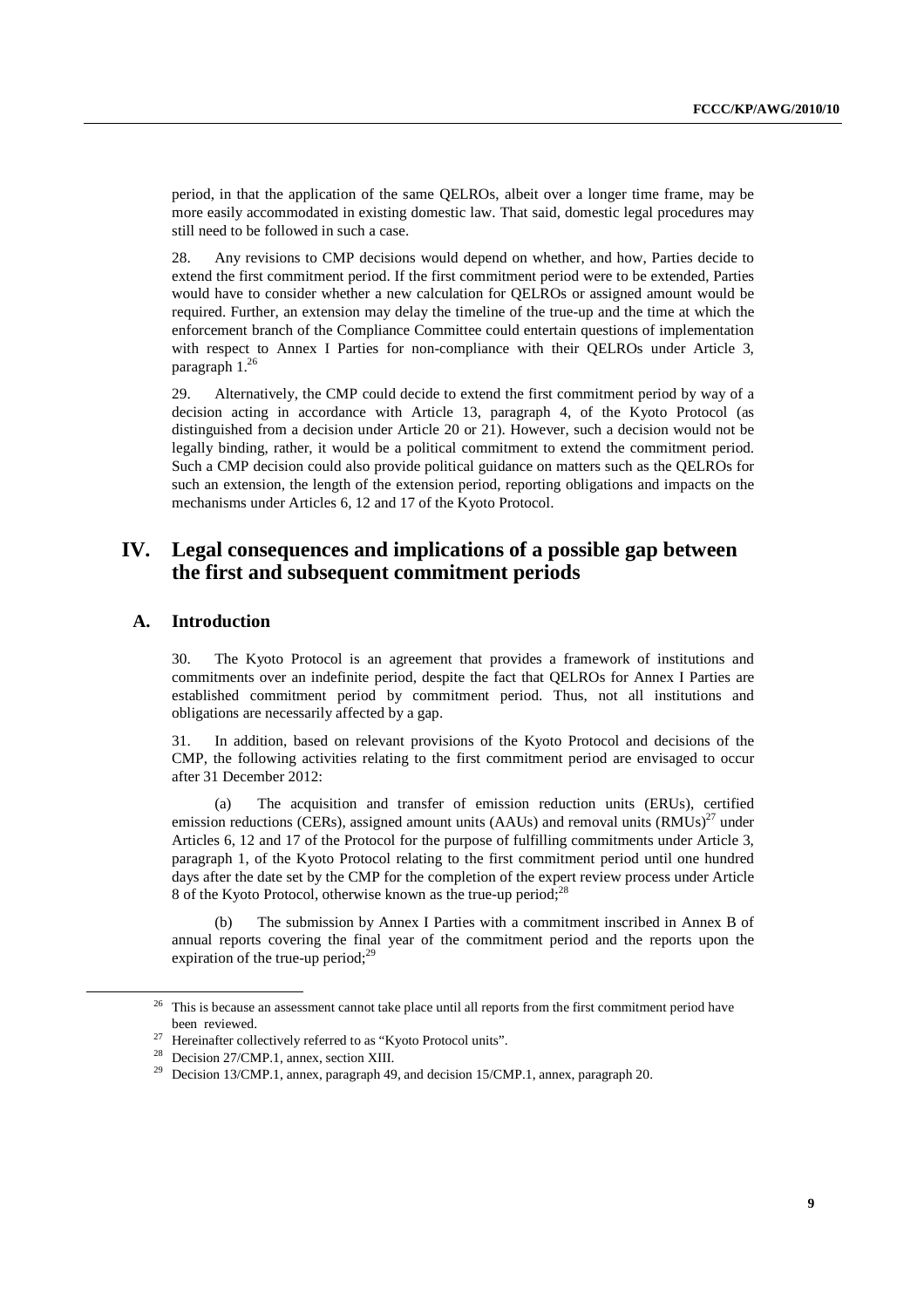(c) The review of the annual report covering the final year of the commitment period and the conduct of a compliance assessment;<sup>30</sup>

The consideration by the enforcement branch of the Compliance Committee of any questions of implementation arising from the review described in paragraph 31 (c) above.<sup>31</sup>

32. The discussion in the succeeding sections distinguishes between processes and institutions that will continue beyond 2012 because of the activities relating to the true-up period, and those that will continue for purposes that do not relate to the first commitment period.

33. The legal consequences and implications discussed below assume that any amendments to be adopted by the CMP would be of the nature set out in the documentation to facilitate negotiations among Parties $32$  and that none of the options listed in chapter III are applied to address a possible gap between the first and the subsequent commitment periods.

## **B. Commitments under the Kyoto Protocol**

#### **1. Quantified emission limitation and reduction commitments of Annex I Parties**

34. Article 3, paragraph 1, of the Kyoto Protocol provides that Annex I Parties shall, individually or jointly, ensure that their aggregate  $CO<sub>2</sub>$  eq emissions of the greenhouse gases listed in Annex A do not exceed their assigned amounts, calculated pursuant to their QELROs inscribed in Annex B and in accordance with the provisions of Article 3. Assigned amounts for the first commitment period are calculated pursuant to Article 3, paragraph 7.

35. If provisions relating to a subsequent commitment period are not in force by 1 January 2013, no QELROs at the international level would apply to Annex I Parties after 31 December  $2012$  for their  $CO<sub>2</sub>$  eq emissions after that date. In addition, since the assigned amount defined in Article 3, paragraph 7, of the Kyoto Protocol only relates to the first commitment period, an Annex I Party will be considered not to have an assigned amount during the gap period. The absence of QELROs and assigned amounts will have other consequences that are discussed below.

#### **2. Maintenance of a national system**

36. Article 5, paragraph 1, of the Kyoto Protocol requires each Annex I Party to have a national system for the estimation of anthropogenic emissions by sources and removals by sinks of all greenhouse gases not controlled by the Montreal Protocol. The obligation to maintain a national system is not linked to the existence of a commitment period. However, one of the objectives of a national system is to assist Parties included in Annex I in meeting their commitments under Articles 3 and  $7<sup>33</sup>$  Since there are no commitments under Article 3 during the gap period, it is doubtful whether there is an obligation to maintain a national system under the Kyoto Protocol during a gap. Although Annex I Parties would still be required to prepare an inventory under Article 12, paragraph 1(a), of the Convention, a national system is not a formal requirement under the Convention. Thus, no question of implementation relating to compliance with the methodological and reporting requirements under Article 5, paragraphs 1 and 2, of the

Decision 13/CMP.1, annex, paragraph 14, and decision 22/CMP.1, annex, paragraphs 89 to 91.

Decision 27/CMP.1, annex, section V, paragraph 4 (a).

<sup>32</sup> FCCC/KP/AWG/2010/6/Add.1.

<sup>33</sup> Decision 19/CMP.1, annex, paragraph 5 (b).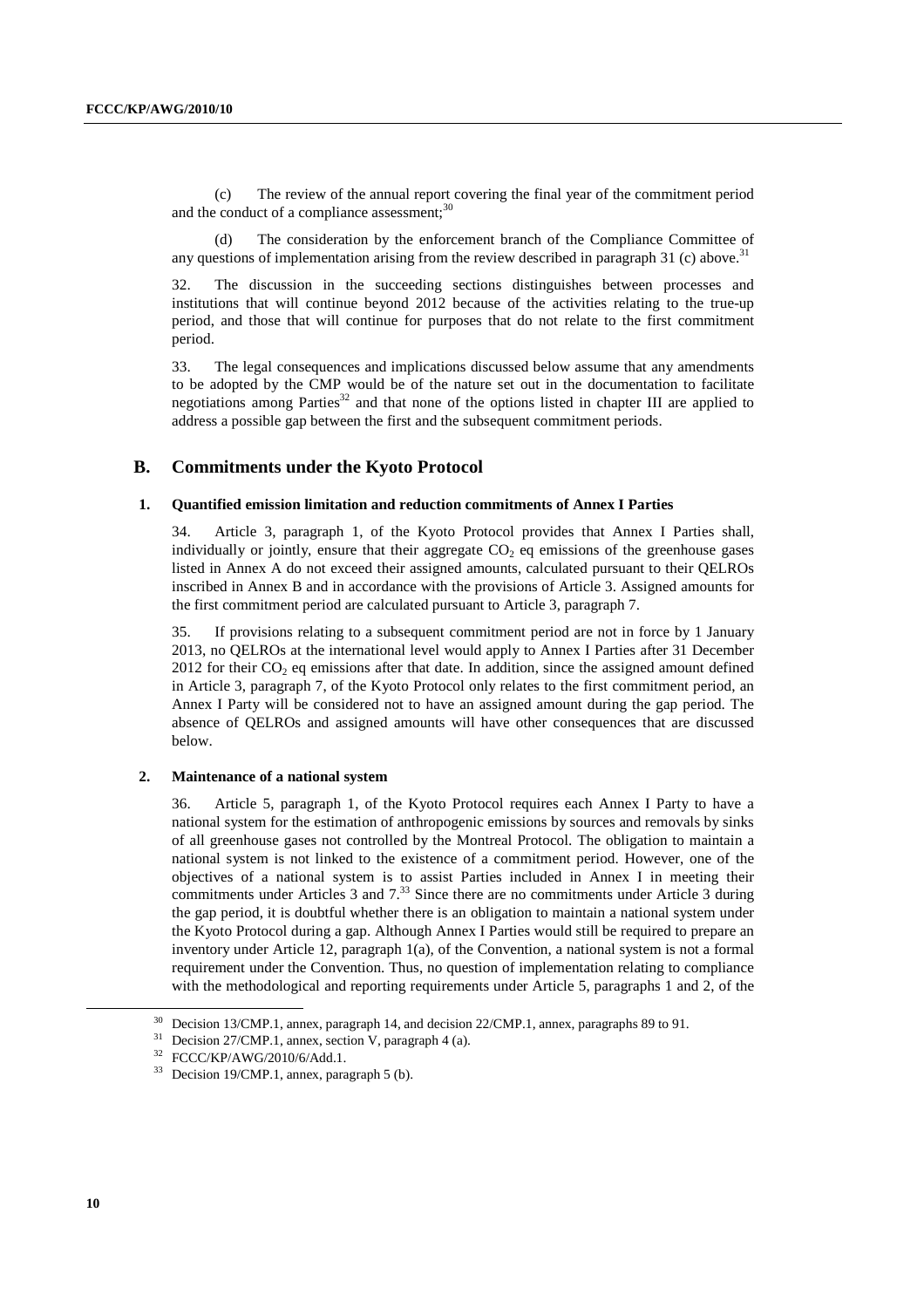Protocol could be raised by expert review teams in relation to any reports covering the gap period.

#### **3. Maintenance of a national registry**

37. Each Annex I Party is required to establish and maintain a national registry to ensure the accurate accounting of the issuance, holding, transfer, acquisition, cancellation and retirement of Kyoto Protocol units and the carry-over of ERUs, CERs and AAUs.34 It is unclear whether the obligation to maintain a national registry would continue after the completion of the compliance assessment and any compliance procedures, if the gap persists. However, maintaining a national registry beyond this period may be necessary in order to hold Kyoto Protocol units that need to be carried over to the subsequent commitment period.<sup>35</sup> That said, it would also be necessary to take into account paragraph 36 of the annex to decision 13/CMP.1, which concerns the cancellation of ERUs, CERs and AAUs that have not been carried over after the additional period for fulfilling commitments has ended.

#### **4. Articles 10 and 11**

38. Article 10 of the Kyoto Protocol seeks to advance existing commitments under Article 4, paragraph 1, of the Convention. The commitments in Article 10 of the Kyoto Protocol would remain in force even if there is a gap, as these provisions do not refer to commitment periods or any conditions relating to commitments under Article 3. The same can be said about the financial commitments of developed country Parties and Parties included in Annex II to the Convention, as set out in Article 11 of the Kyoto Protocol.

#### **5. Reporting**

39. Article 7, paragraph 1, of the Kyoto Protocol requires each Annex I Party to incorporate supplementary information in its annual inventory for the purpose of ensuring compliance with Article 3. If the commitments under Article 3 are not in effect due to a gap, it could be argued that the Annex I Parties are not required to submit supplementary information under Article 7, paragraph 1, of the Kyoto Protocol for the period covering the gap and are entitled to submit annual reports on the basis of the UNFCCC reporting guidelines.<sup>36</sup> However, Parties may choose to report supplementary information on a voluntary basis for the period pertaining to a gap.

40. Article 7, paragraph 2, of the Kyoto Protocol requires Annex I Parties to incorporate supplementary information in the national communications submitted under Article 12 of the Convention. The purpose of such supplementary information is to demonstrate compliance with that Party's commitments under the Kyoto Protocol. Since Article 7, paragraph 2, in contrast to Article 7, paragraph 1, speaks more broadly of commitments under the Kyoto Protocol, it could be argued that a gap would not affect the obligation of Parties to provide the supplementary information in their national communications.

 <sup>34</sup> Decision 13/CMP.1, annex, paragraph 17.

<sup>35</sup> Decision 13/CMP.1, annex, paragraph 15.

<sup>&</sup>lt;sup>36</sup> "Guidelines for the preparation of national communications by Parties included in Annex I to the Convention, Part I: UNFCCC reporting guidelines on annual inventories", contained in document FCCC/SBSTA/2006/9.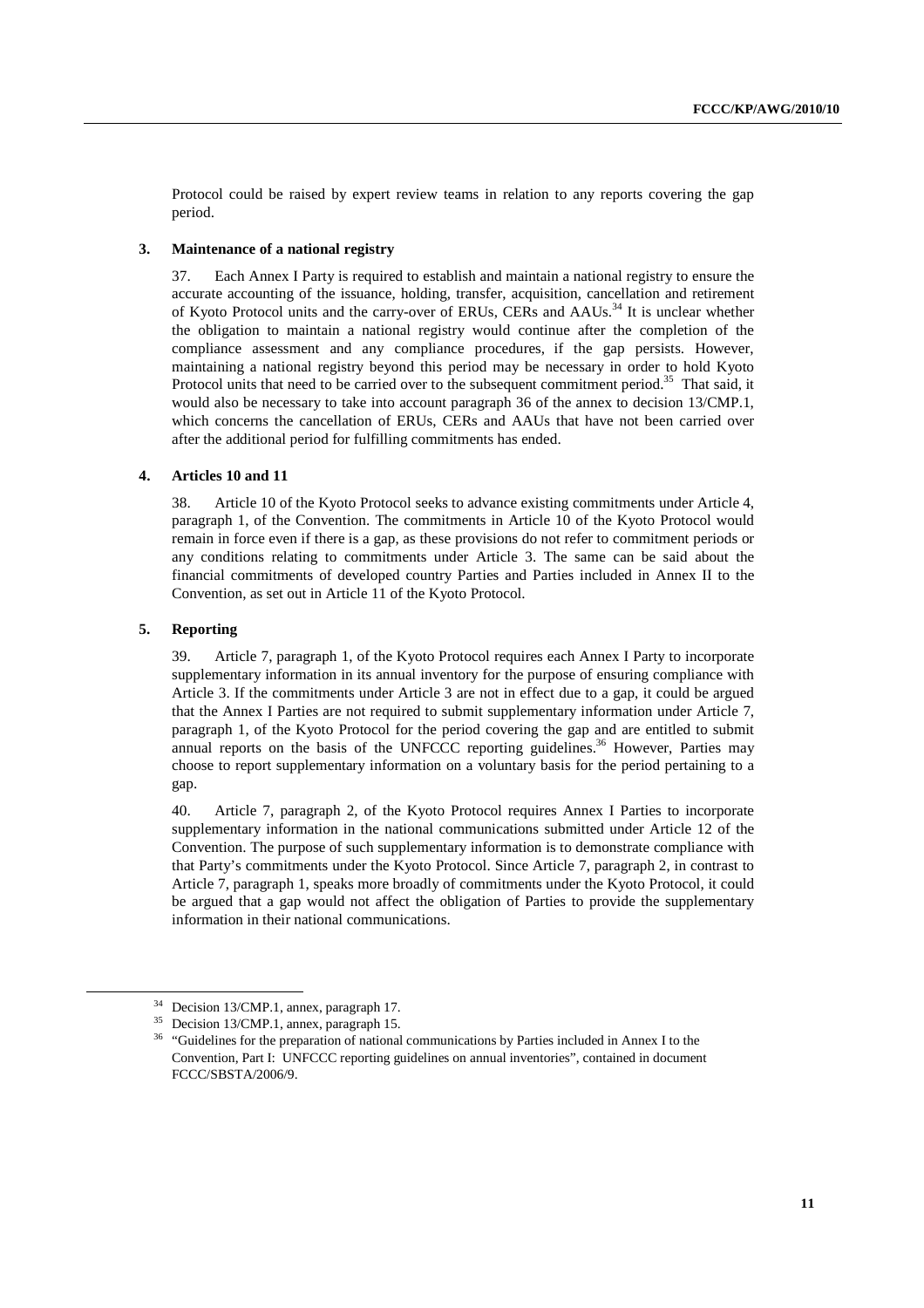#### **6. Review under Article 8**

41. The conduct of reviews under Article 8 of the Kyoto Protocol and the guidelines adopted thereunder would depend on whether reports under Article 7 of the Kyoto Protocol are required to be submitted for the period covering the gap. If a report under Article 7, paragraph 1, is not required, then the provisions for expert review under Article 8 would not apply. If Annex I Parties continue to be under obligation to report information covering the period of a possible gap under Article 7, paragraph 2, any information submitted under this provision would be reviewed under Article 8 of the Kyoto Protocol. If reports under Article 7 covering the gap period have to be submitted, complications may arise during the review, as there may be disagreement between the Party and the expert review team about what supplementary information needs to be reported on and reviewed.

### **C. Emissions trading and the project-based mechanisms**

#### **1. Joint implementation**

42. Decisions taken by the Conference of the Parties (COP) and the CMP relating to the institutional framework of joint implementation (JI), in particular the Joint Implementation Supervisory Committee, are not expressly conditioned on the existence of a commitment period.37 Article 6, paragraph 1, of the Kyoto Protocol provides that any Annex I Party may transfer to, or acquire from, any other such Party ERUs for the purpose of meeting its commitment under Article 3.

43. Since the absence of commitments under Article 3 could frustrate the purpose of JI, one view could be that a gap would cause the suspension of activities relating to JI that do not relate to the first commitment period.

44. An alternative interpretation is that the absence of commitments under Article 3 would only prevent ERUs from being transferred or acquired during the gap. Following this interpretation, the fact that there would be no transfers or acquisitions of ERUs during the gap period would not necessarily prevent projects from continuing or being undertaken – the generation of ERUs being distinct from their transfer and acquisition. However, it is unclear on what basis ERUs could be issued by a host Party.

#### **2. The clean development mechanism**

45. As a general rule, neither the text of the Kyoto Protocol, nor the subsequent decisions of the COP38 and the CMP39 explicitly link the clean development mechanism (CDM) to the first commitment period of the Kyoto Protocol.

46. Article 12, paragraph 2, of the Kyoto Protocol provides that the purpose of the CDM shall be to assist Parties not included in Annex I in achieving sustainable development and in contributing to the ultimate objective of the Convention, and to assist Parties included in Annex I in achieving compliance with their quantified emission limitation and reduction commitments under Article 3. A key question in determining the legal consequences and implications of a gap for the CDM is the characterization of this stated purpose.

 <sup>37</sup> Decisions 16/CP.7, 9/CMP.1, 10/CMP.1, 2/CMP.2 and 3/CMP.5.

<sup>38</sup> Decisions 21/CP.8, 18/CP.9 and 12/CP.10.

<sup>&</sup>lt;sup>39</sup> Decisions 1/CMP.1, 3/CMP.1, 4/CMP.1, 5/CMP.1, 1/CMP.2, 2/CMP.3, 9/CMP.3, 2/CMP.4 and 2/CMP.5.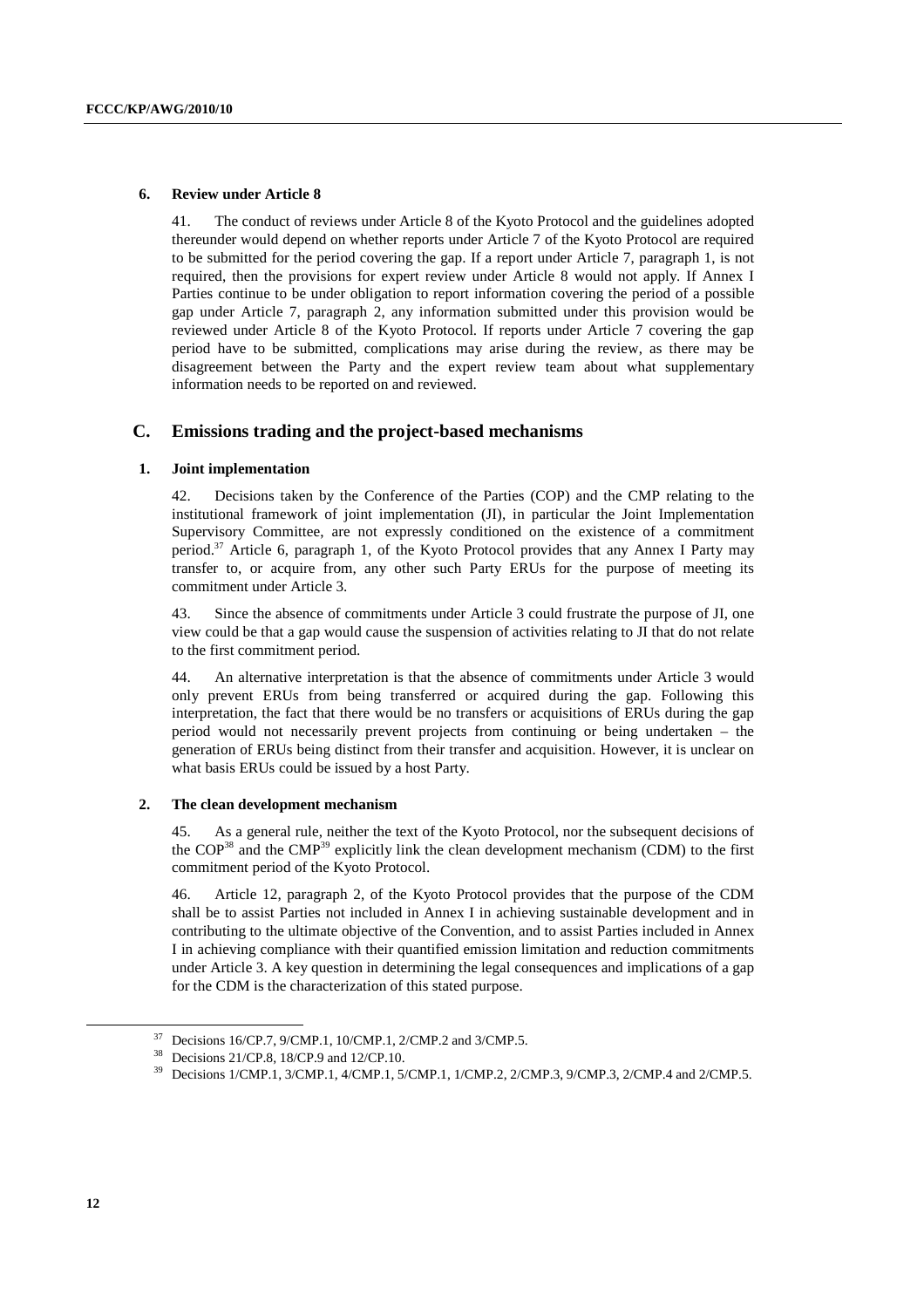47. If the fulfilment of the purpose set out in Article 12, paragraph 2, is considered to be a mandatory condition, then the absence of QELROs because of a gap would frustrate the purpose of the CDM and argue against its continuation beyond the true-up period. Under this interpretation, no new CDM project activities could be validated or registered, emission reductions or removals that occurred after the first commitment period could not be verified, and corresponding CERs could not be issued.

48. If it is sufficient for CDM project activities to meet some but not all of the elements of its stated purpose, it could be argued that the absence of QELROs during the gap period would not prevent the continuation of the CDM. Under this interpretation, new CDM project activities could be validated and registered, emission reductions or removals that occurred after the first commitment period could be verified, and corresponding CERs could be issued.

49. If the interpretation described in paragraph 48 above were accepted, the CMP would need to clarify which modalities and procedures for afforestation and reforestation project activities under the CDM would apply after 31 December 2012, since the modalities and procedures contained in the annexes to decisions 5/CMP.1 and 6/CMP.1 apply only to the first commitment period.40

#### **3. Emissions trading**

50. Article 17 of the Kyoto Protocol provides that Parties included in Annex B may participate in emissions trading for the purposes of fulfilling their commitments under Article 3, and that any such trading is to be supplemental to domestic actions for the purpose of meeting QELROs under that Article. Provisions on emissions trading do not tie this mechanism to a commitment period.

51. In the absence of commitments under Article 3 it is unclear whether Parties included in Annex B could participate in emissions trading during a gap, save for transactions relating to the true-up period. Transfers between registries also appear unlikely, since the modalities for the accounting of assigned amounts only provide rules for Kyoto Protocol units and transactions that are linked to particular commitment periods.<sup>41</sup>

## **D. Compliance**

52. The operation of the procedures and mechanisms relating to compliance adopted under Article 18 of the Kyoto Protocol and contained in the annex to decision 27/CMP.1 is not conditional on the existence of a commitment period. This decision provides that the objective of the procedures and mechanisms relating to compliance is to facilitate, promote and enforce compliance with commitments under the Kyoto Protocol.<sup>42</sup> An examination of the mandates of the two branches of the Compliance Committee (the facilitative branch and the enforcement branch) indicates that the commitments referred to are not confined to those set out in Article 3 of the Kyoto Protocol. Thus, one argument could be that the procedures and mechanisms relating to compliance remain in operation during the gap period.

53. On the other hand, the ability of the branches of the Compliance Committee to exercise parts of their mandate in relation to the gap will depend on whether the particular commitments

 <sup>40</sup> Decision 5/CMP.1, paragraph 2, and decision 6/CMP.1, paragraph 2.

<sup>41</sup> Decision 13/CMP.1, annex, chapter II.

<sup>42</sup> Decision 27/CMP.1, annex, section I.